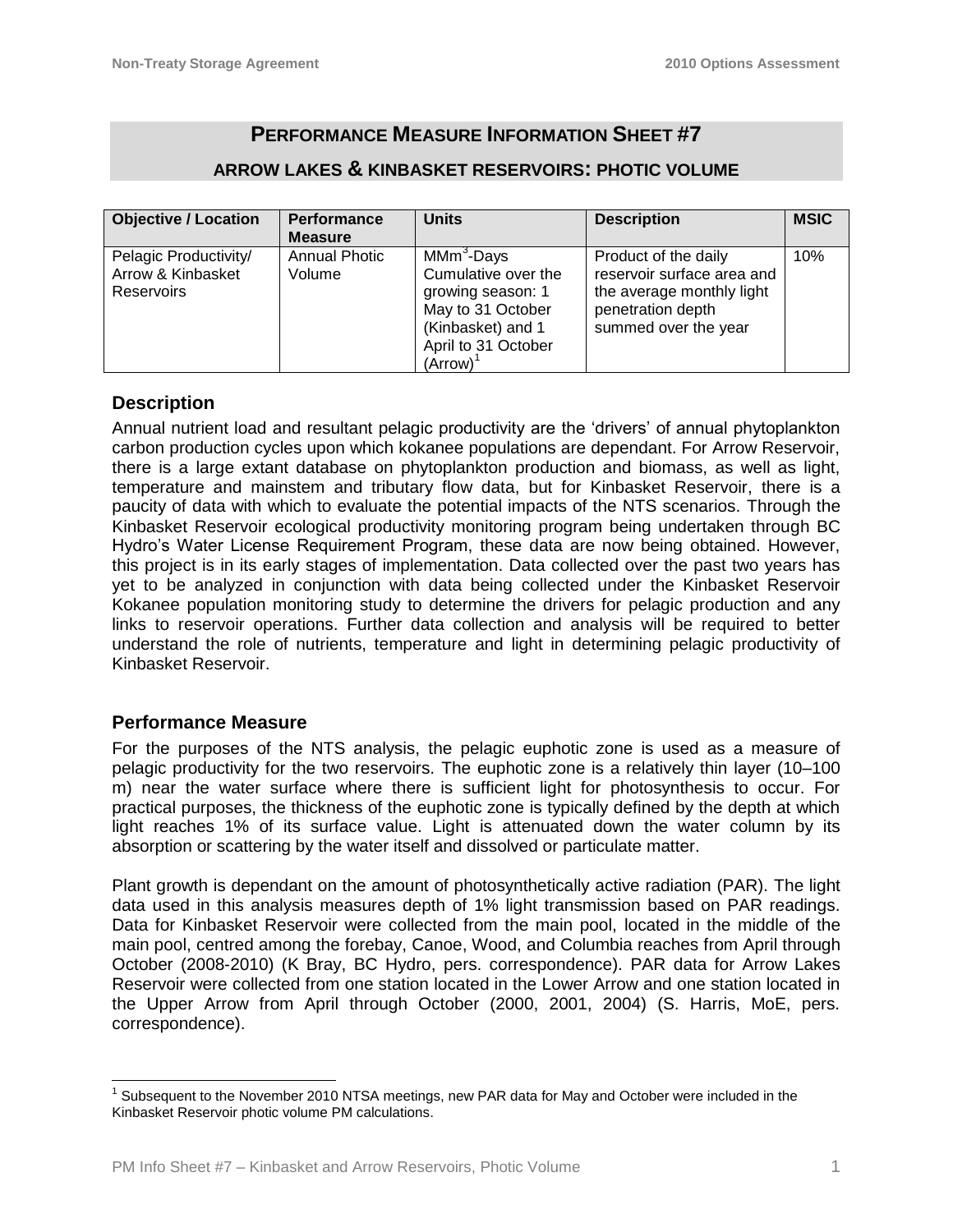This PM is based on empirical data but does not account for many variables that are known to be important in predicting pelagic productivity (e.g., nutrient availability, thermal stratification). However, light data available for Kinbasket and Arrow Lakes Reservoirs can be used to provide a relative comparison of the NTS scenarios and their impact on primary production.

## **Calculations**

For each scenario:

- 1. Assemble the simulated results for month-end reservoir elevations over 60 years (1940- 2000; Figure 1).
- 2. Assemble reference tables for a) elevation and surface area for Arrow and Kinbasket reservoirs, and b) monthly 1% light penetration (PAR) depths for each reservoir.
- 3. For each daily time step, use the reservoir elevation to calculate the surface area and multiply that by the average monthly euphotic depth (PAR) light penetration depth to produce a daily pelagic volume (MMm $^3$ ).
- 4. Volumes are summed from 1 April to 31 October over each year to produce annual results in MMm<sup>3</sup>-Days.
- 5. Summarize all statistics (Figures 2 and 3).



**Figure 1. HYSIM Simulated Kinbasket Reservoir - Median water levels over 60 years**

### **Key Assumptions and Limitations**

- Each scenario is simulated using the same set of system constraints, input assumptions (e.g., load forecasts) and historic basin inflows (1940 – 2000).
- Assumes nutrient levels and temperature are the same across the scenarios and can be safely ignored in the analysis.
- Light is not the single driver for primary production. Temperature, nutrient availability and turbidity also play a role in determining pelagic productivity.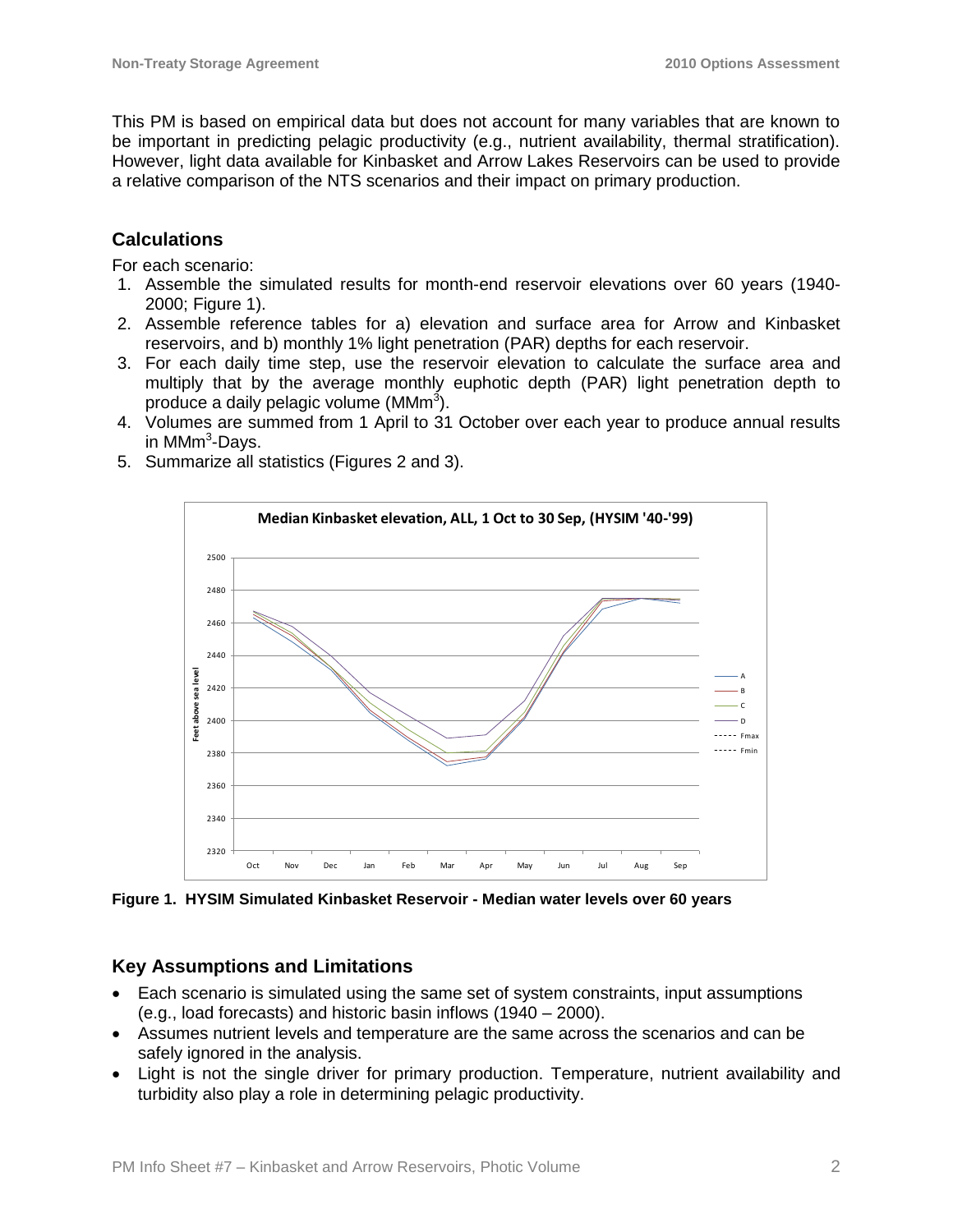- PAR data are only available for the main pool in Kinbasket Reservoir from 2008-2010 sampling periods. The main pool site is generally clearer than other arms, such as Canoe or Columbia Reaches which tend to be more turbid due to depths, tributary inputs and wind.
- PAR data are considered rough estimates from point in time profiles. The 1% depth can vary from hour and day depending on cloud cover, wind, exposure, time of year, and freshet timing.

#### **Results**

Regardless of the statistic considered, none of the four scenarios perform significantly different in terms of their effects on euphotic volume in either Arrow Reservoir or Kinbasket Reservoir.

**Figure 2. Kinbasket Photic Volume – HYSIM Results for all NTS scenarios**



**Figure 3. Arrow Photic Volume – HYSIM Results for all NTS scenarios**